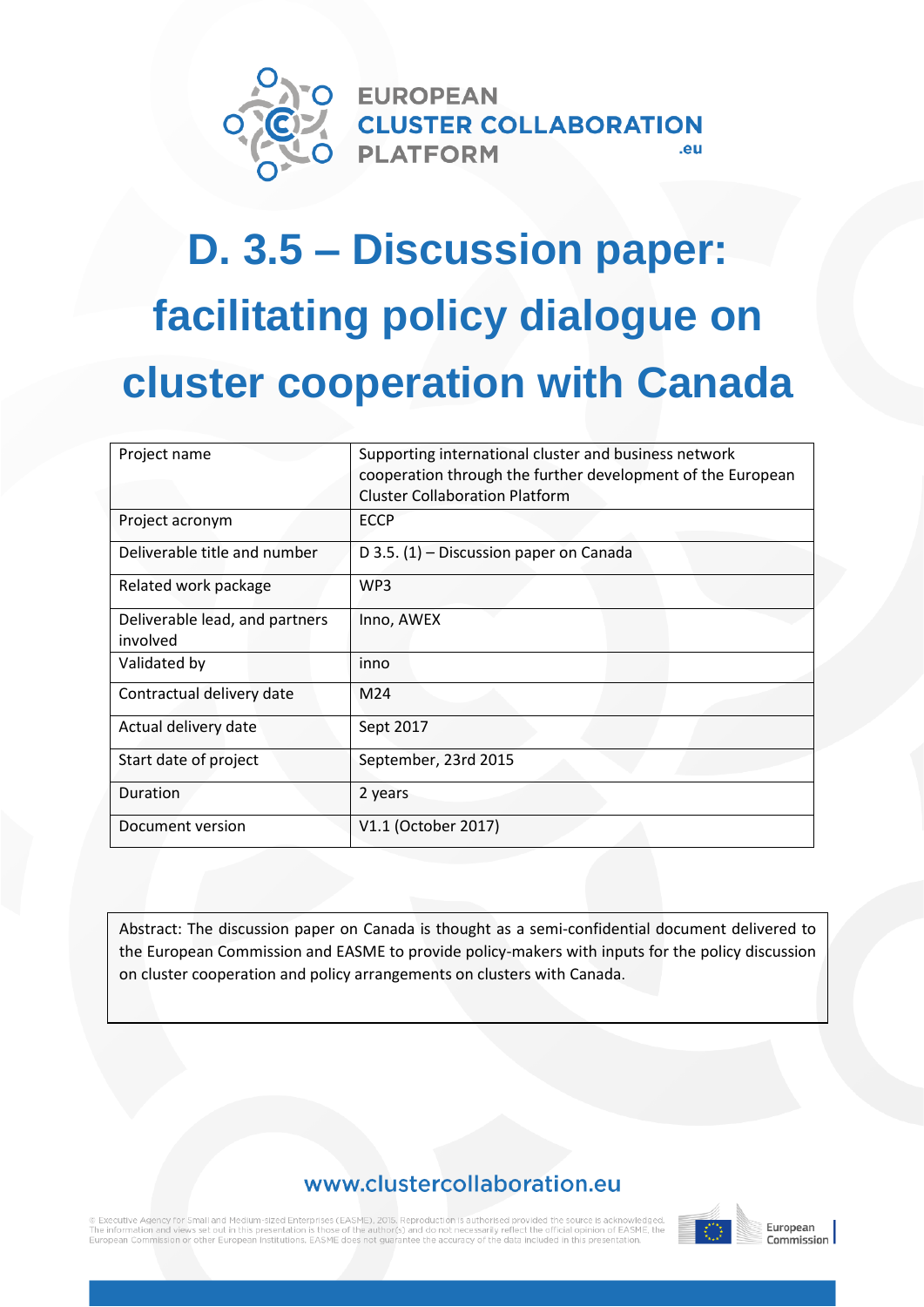

# Table of content

| 3. |                                                                                     |  |
|----|-------------------------------------------------------------------------------------|--|
|    |                                                                                     |  |
|    |                                                                                     |  |
| 4. | Opportunities/potential for further EU-Canada cluster cooperation: thematic focus 9 |  |
|    |                                                                                     |  |

# www.clustercollaboration.eu

 $\circledR$  Executive Agency for Small and Medium-sized Enterprises (EASME), 2015. Reproduction is authorised provided the source is acknowledged.<br>The information and views set out in this presentation is those of the author(s

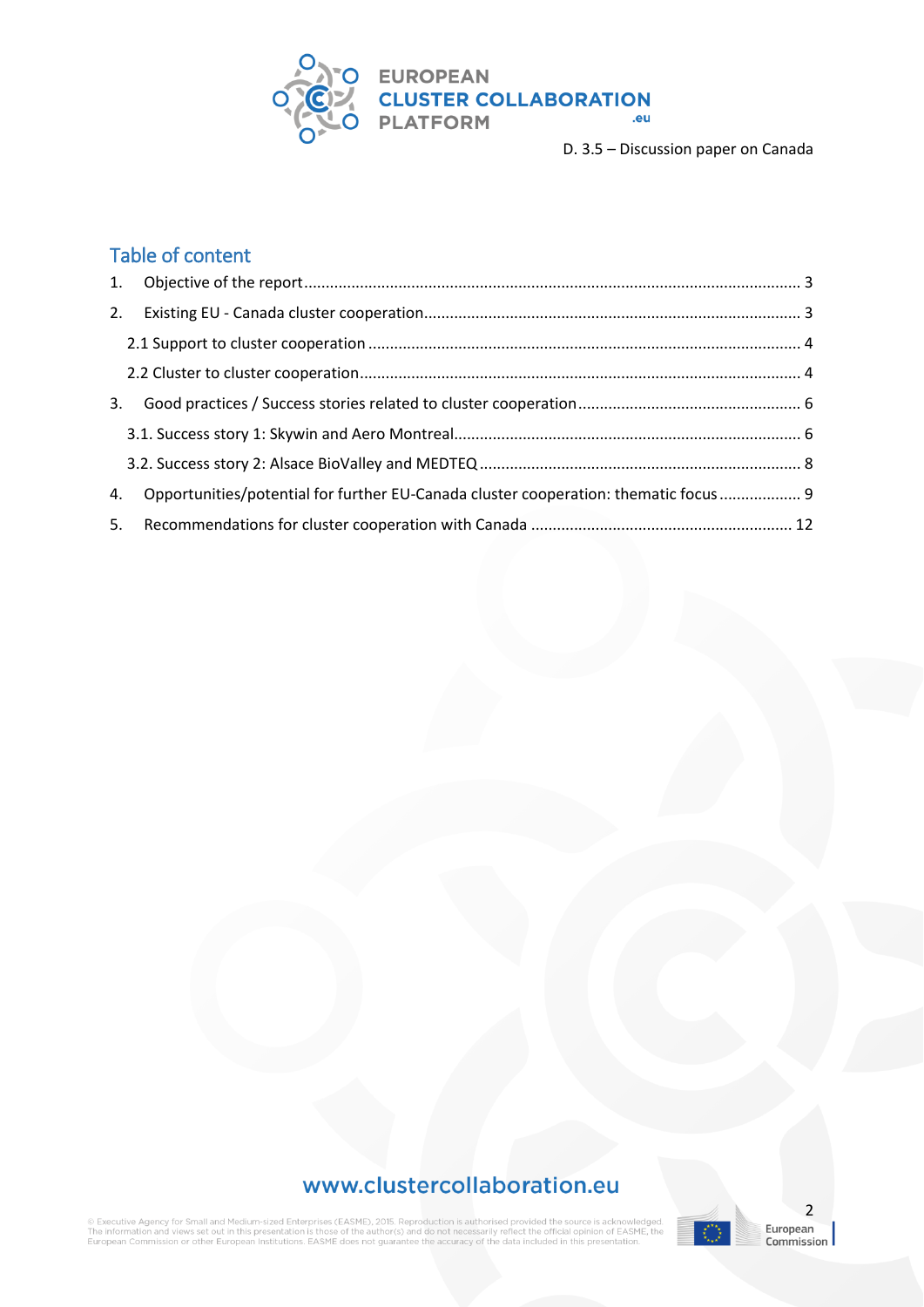

# <span id="page-2-0"></span>**1. Objective of the report**

The aim of this "discussion paper" is to provide an overview on the existing EU-Canada cluster cooperation, related good practices/success stories and highlight opportunities for future clusterbased exchanges, including recommendations for a reinforced EU-Canada cluster policy dialogue. The paper is developed as a semi-classified document delivered to the European Commission (*DG GROWTH*  and EASME Executive Agency) to provide policy-makers with inputs for the policy discussion on cluster cooperation and for policy arrangements on clusters with Canada.

Another complementary document, the Preparatory briefing on Canada (July 2017) was developed for the European Cluster Collaboration Platform (ECCP) as a deliverable of it and provided a basis for the analysis and recommendations included in this paper.

The content of this report is based on desk research and selected interviews with relevant local contact points.

# <span id="page-2-1"></span>**2. Existing EU - Canada cluster cooperation**

The 10<sup>th</sup> largest economy in the world, Canada is a strong and reliable partner for the EU. The upcoming implementation of CETA, that should provisionally apply from 21 September 2017 onwards<sup>1</sup>, will further reinforce this positive context.

As part of its Innovation agenda, the Liberal government of Prime Minister Trudeau made the pledge to "*accelerate economic growth in highly innovative industries*" by setting up a specific financial support instrument for the development of business-led innovation superclusters in Canada<sup>2</sup>. To maximise the benefits for the Canadian economy, the Government has put a particular emphasis on the following highly innovative sectors (chosen for their economic prospects and their strengths relative to global opportunities): advanced manufacturing, agri-food, clean technologies, clean resources, digital industries, health/biosciences, as well as infrastructure and transportation. For the next 5 years, these sectors will be the key innovation priorities in Canada and should be considered a priority of EU clusters for their cooperation with Canadian partners. In addition, EU clusters are already

**.** 

### www.clustercollaboration.eu

© Executive Agency for Small and Medium-sized Enterprises (EASME), 2015. Reproduction is authorised provided the source is acknowledd The information and views set out in this presentation is those of the author(s) and do not necessarily reflect the official opinion of EASME, the<br>European Commission or other European Institutions. EASME does not guarante



<sup>1</sup> [http://europa.eu/rapid/press-release\\_STATEMENT-17-1959\\_en.htm](http://europa.eu/rapid/press-release_STATEMENT-17-1959_en.htm)

<sup>2</sup> <http://www.ic.gc.ca/eic/site/062.nsf/eng/home>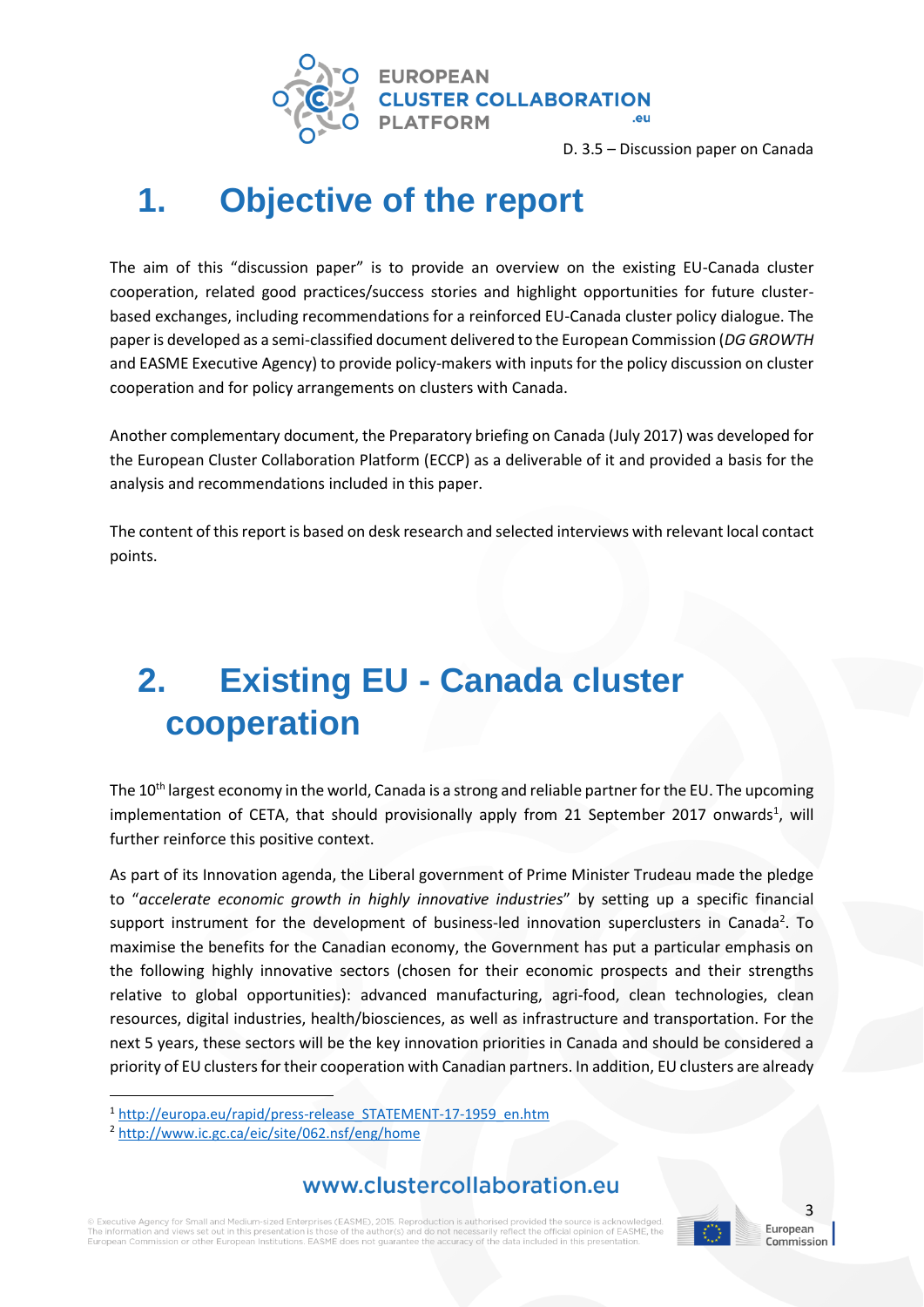

active in these 7 sectors and there already exists numerous examples of cluster to cluster cooperation in these areas (see section 2.2 for instance).

# <span id="page-3-0"></span>**2.1 Support to cluster cooperation**

Contrary to the United States, there is no specific cooperation agreement between the EU and Canada as regards cluster collaboration. However, the extent of policy cooperation between the EU and Canada provides a solid ground for cooperation between EU and Canadian clusters both on the research and innovation side as well as on the business side (more information may be found in the separate preparatory briefing on Canada, section 2.2).

In addition, besides the policy support that is established through the EU Delegation to Canada (and the Canadian Delegation to the EU), bilateral cluster and business collaboration is supported by other means. For example, the Enterprise Canada Network (ECN)<sup>3</sup> provides services to small businesses and researchers facilitating international partnerships. The Enterprise Europe Network (EEN) currently has four local contact points in Canada: in Mississaouga (Ontario), Montréal (Québec), Ottawa (Ontario) and Vancouver (British Columbia)<sup>4</sup>. These local contacts may prove particularly helpful for European cluster members willing to do business in Canada.

# <span id="page-3-1"></span>**2.2 Cluster to cluster cooperation**

The EU and Canada are strong economic partners, despite the imbalance in their trade relationship (the EU being Canada's second most important partner, but Canada "only" being the EU's  $10^{th}$  most important trading partner). In addition, research and innovation collaborations between Canadian and EU partners are solid. This provides a solid ground for the EU-Canada cluster to cluster cooperation which should be further reinforced once the Canadian "superclusters" are operational (by March 2018 at the latest according to the government).

There are multiple examples of cluster collaboration activities between the EU and Canada in various economic sectors. According to the data available on the ECCP portal, the main sectors of existing collaboration are<sup>5</sup>:

- Agro-food (food packaging, handling, food processing and manufacturing)
- Biological sciences (medicine, human health, pharmaceutical products)
- Energy (renewable sources of energy, waste to energy, energy efficiency)
- Industrial manufacturing

1

- Material and transport, including Aerospace technologies
- Transportation and logistics

# www.clustercollaboration.eu

© Executive Agency for Small and Medium-sized Enterprises (EASME), 2015. Reproduction is authorised provided the source is acknowledd The information and views set out in this presentation is those of the author(s) and do not necessarily reflect the official opinion of EASME, the<br>European Commission or other European Institutions. EASME does not guarante



4

<sup>3</sup> Enterprise Canada Network (ECN) website: https://www.enterprisecanadanetwork.ca/

<sup>4</sup> EEN network:<http://een.ec.europa.eu/about/branches/canada>

<sup>5</sup> <https://www.clustercollaboration.eu/escp-list>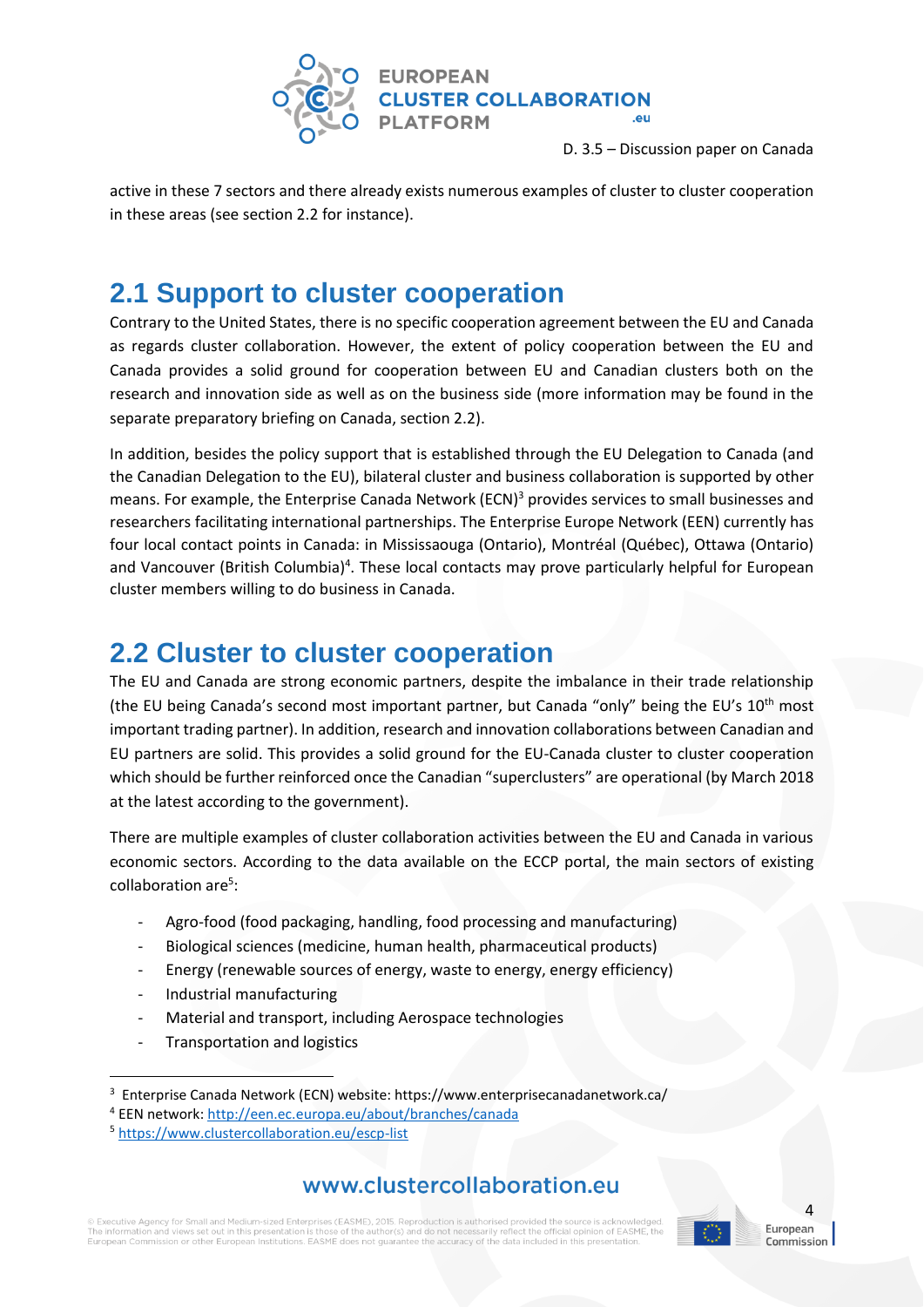

- Electronics, IT and Telecommunications
- Lighting and electrical equipment
- Electric Power Generation and Transmission

Amongst the existing cluster to cluster cooperation initiatives, the following examples may be mentioned:

#### ▪ **Aerospace sector:**

- o MoU signed between Aéroc Montréal and Aerospace Valley in France,
- o MoU signed between the Québec consortium for research and innovation in Aerospace (CRIAQ) and Aerospace Valley in France<sup>6</sup>,
- o MoU signed between Aéro Montréal and Skywin, the Aerospace cluster from Wallonia,
- o MoU signed between the Québec consortium for research and innovation in Aerospace (CRIAQ) and Skywin, the Aerospace cluster from Wallonia<sup>7</sup>,
- o MoU signed between Aéro Montréal and Aviation Valley Association in Poland<sup>8</sup>,
- Agro-food sector:
	- $\circ$  Cooperation agreement between the marine niche of excellence of Québec ("Creneau marin d'excellence") and the French competitiveness cluster Aquimer<sup>9</sup>
	- $\circ$  Collaboration agreement between the Technopole of Sainte Hyacinthe and the French competitiveness cluster Valorial<sup>10</sup>.

#### **Biological sciences:**

o Partnership agreement between Alsace BioValley, a French competitiveness cluster dedicated to therapeutic innovations and MEDTEQ, the Quebec Consortium for Industrial Research and Innovation in Medical Technology<sup>11</sup>.

In the field of clean technologies, the Cleantech Network International (ICN), created in 2009, is another example of cluster-to-cluster collaboration between EU and Canadian clusters but in an international context<sup>12</sup>. It brings together clusters in Asia, Europe and the United States. At this moment, the network has 18 partners including Ecotech Québec in Canada, Tenerdis in France, Clean Tech Delta in the Netherlands, Greentech South in the UK, the Greentech cluster in Austria, Clean in

**.** <sup>6</sup> Aerospace Valley, list of cooperation agreements [: http://www.aerospace-valley.com/en/page/cooperation-agreements](http://www.aerospace-valley.com/en/page/cooperation-agreements) <sup>7</sup> Press release from Walloon minister, Jean-Claude Marcourt [: http://marcourt.wallonie.be/la-wallonie-sur-](http://marcourt.wallonie.be/la-wallonie-sur-orbite-le-secteur-aerospatial-se-renforce-et-se-specialise-dans-des-produits-de-niche-a-haute-valeur-ajoutee/)

[orbite-le-secteur-aerospatial-se-renforce-et-se-specialise-dans-des-produits-de-niche-a-haute-valeur-ajoutee/](http://marcourt.wallonie.be/la-wallonie-sur-orbite-le-secteur-aerospatial-se-renforce-et-se-specialise-dans-des-produits-de-niche-a-haute-valeur-ajoutee/) <sup>8</sup> [http://www.dolinalotnicza.pl/en/wiadomosci/agreements-of-cooperation-with-the-hegan-basque-aerospace](http://www.dolinalotnicza.pl/en/wiadomosci/agreements-of-cooperation-with-the-hegan-basque-aerospace-cluster-and-the-aro-montral,15.html)[cluster-and-the-aro-montral,15.html](http://www.dolinalotnicza.pl/en/wiadomosci/agreements-of-cooperation-with-the-hegan-basque-aerospace-cluster-and-the-aro-montral,15.html)

# www.clustercollaboration.eu

© Executive Agency for Small and Medium-sized Enterprises (EASME), 2015. Reproduction is authorised provided the source is acknowledd The information and views set out in this presentation is those of the author(s) and do not necessarily reflect the official opinion of EASME, the<br>European Commission or other European Institutions. EASME does not guarante



<sup>9</sup> <http://www.poleaquimer.com/en/international/partnership.html>

<sup>&</sup>lt;sup>10</sup> [http://competitivite.gouv.fr/documents/commun/Les\\_Poles\\_en\\_mouvement/Fiche-Valorial.pdf](http://competitivite.gouv.fr/documents/commun/Les_Poles_en_mouvement/Fiche-Valorial.pdf)

<sup>11</sup> [http://www.alsace-biovalley.com/wp-content/uploads/2014/04/CP\\_PARTENARIAT-MEDTEQ-QUEBEC\\_vSS](http://www.alsace-biovalley.com/wp-content/uploads/2014/04/CP_PARTENARIAT-MEDTEQ-QUEBEC_vSS-et-DC.pdf)[et-DC.pdf](http://www.alsace-biovalley.com/wp-content/uploads/2014/04/CP_PARTENARIAT-MEDTEQ-QUEBEC_vSS-et-DC.pdf)

<sup>12</sup> <http://internationalcleantechnetwork.com/>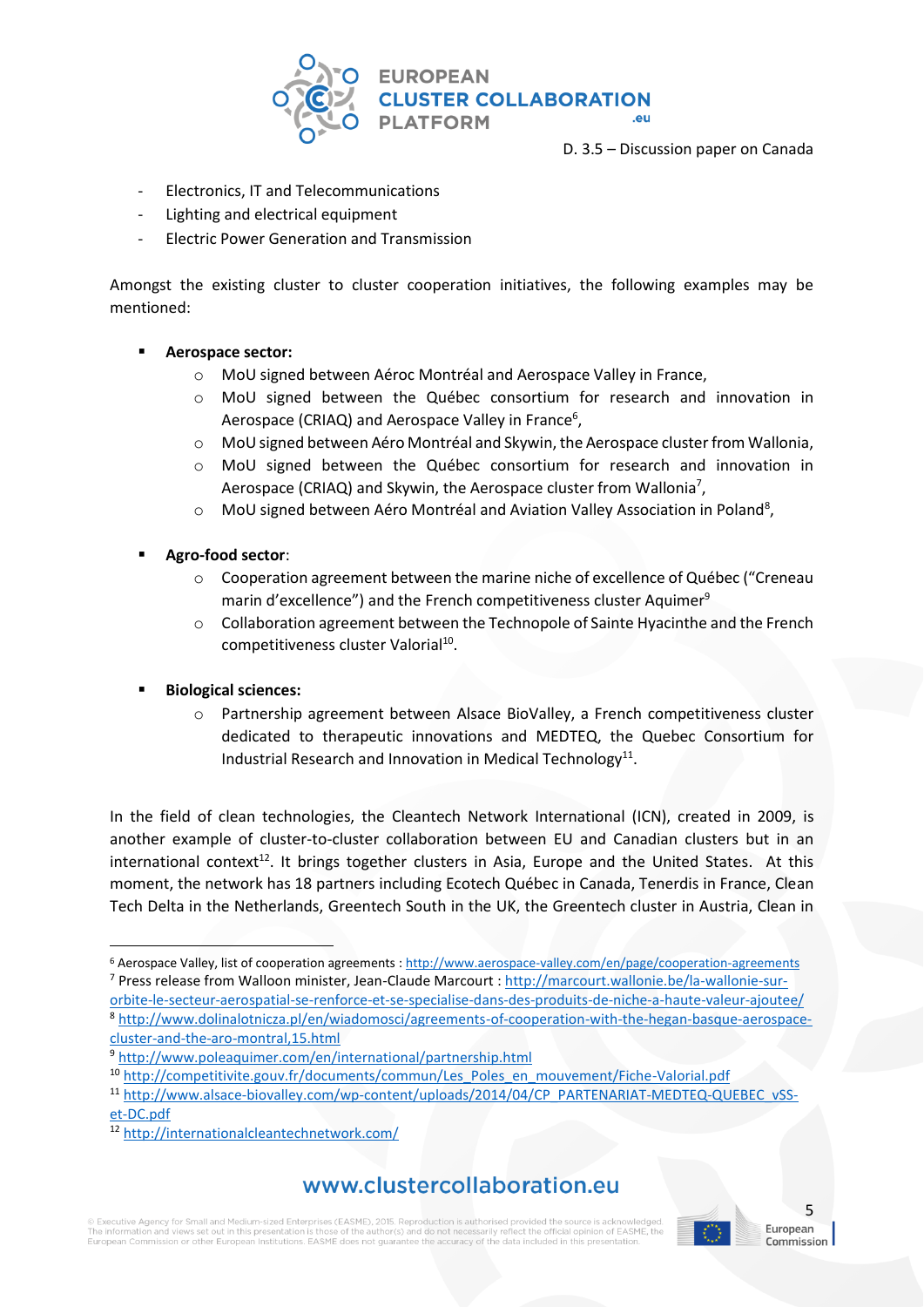

Denmark, Renewable Energy Hamburg in Germany, Tweed in Belgium and the Sustainable Business Hub in Sweden. ICN supports networking and opportunities sharing amongst its members, notably between its Canadian and EU members.

# <span id="page-5-0"></span>**3. Good practices / Success stories related to cluster cooperation**

This section will focus on two specific success stories of cluster to cluster cooperation between Canada and the EU. The aim is to present in detail how EU and Canadian clusters and how this benefits their members, in particular SMEs.

These examples really illustrate the importance of continued cluster to cluster cooperation between Canada and the EU. They also provide examples of good practice and may be used as a basis for other European clusters willing to develop similar initiatives.

The success stories include details on the sectors and stakeholders concerned, the process that has led to cooperation, policy support, common activities and an indication of the main outcomes/impacts of the cooperation. However, budget/funding information are not publicly available.

# <span id="page-5-1"></span>**3.1. Success story 1: Skywin and Aero Montreal**



partnership and aims to build synergies around common and innovative projects $^{13}$ .

 $\overline{a}$ 

# www.clustercollaboration.eu

© Executive Agency for Small and Medium-sized Enterprises (EASME), 2015. Reproduction is authorised provided the source is ackno The information and views set out in this presentation is those of the author(s) and do not necessarily reflect the official opinion of E<br>European Commission or other European Institutions. EASME does not guarantee the acc al opinion of EASME, the



<sup>13</sup> <http://www.skywin.be/en>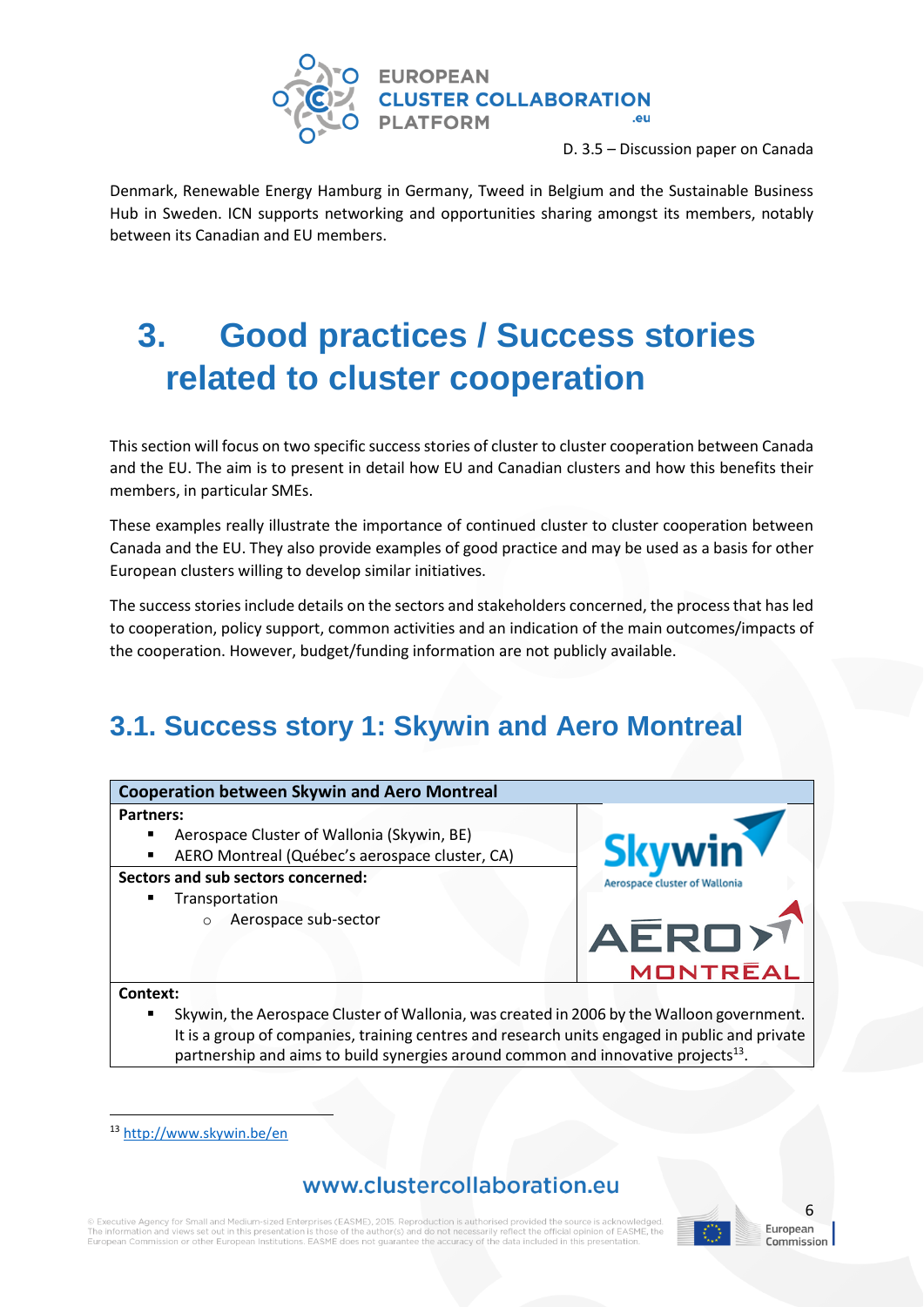

Aero Montreal groups all major decision makers in Quebec's aerospace sector, including companies, educational and research institutions, associations as well as unions. Its mission is to support the growth and influence of Québec's aerospace sector on the global stage<sup>14</sup>. Created in 2006, Aero Montreal defines itself as "*one of the three world aerospace capitals, along with Seattle and Toulouse*".

**Type of cooperation:** Knowledge and Business sharing

- First signed in 2007, the Memorandum of Understanding between Skywin and Aero Montreal was updated in 2013 when the two partners decided to focus on a specific project: the deployment of the "MACH Initiative" in Wallonia. The 'Mach initiative' originally aims to accelerate change within Québec companies (notably SMEs), maximize the performance of the Quebec aerospace supply chain and increase the competitiveness of the Québec Aerospace sector internationally.
- Concretely, this MoU allows Walloon companies to benefit from this improvement program developed by Aero Montreal.

**Objective:**

The overall objective of this agreement is to bring together and facilitate networking between supply chains and industrial clusters of Quebec and Wallonia, and to allow "MACH labelled" SMEs of the two clusters to be known by prime contractors and consequently more easily integrate their value chains.

#### **Policy support:**

- The 2013 agreement was signed in the presence of the Minister-President of the Walloon Government, Rudy Demotte, and the Minister of Economy of Quebec, Nicolas Marceau.
- The first phase of this concrete collaboration benefited from the support of the Joint Committee between Wallonia-Brussels and Quebec (for the period between 2013 and 2015).
- The initiative now benefits from a direct funding of the Walloon government.

#### **Results/ outcomes:**

- Reinforcement of the competitiveness of Walloon companies, in particular SMEs, on the international stage.
- Opportunities provided to cluster members and cluster managers to exchange and reinforce their collaboration.

#### **More information:**

 $\overline{a}$ 

- Name: David Praet
- **Role: Director International Relations**
- Phone number: +32 (0) 10 48.94.07.
- E-mail: [david.praet@skywin.be](mailto:david.praet@skywin.be)

# www.clustercollaboration.eu

© Executive Agency for Small and Medium-sized Enterprises (EASME), 2015. Reproduction is authorised provided the source is acki e the information and views set out in this presentation is those of the author(s) and do not necessarily reflect the official opinion of E<br>European Commission or other European Institutions. EASME does not guarantee the a al opinion of EASME, the



<sup>14</sup> <https://www.aeromontreal.ca/home.html>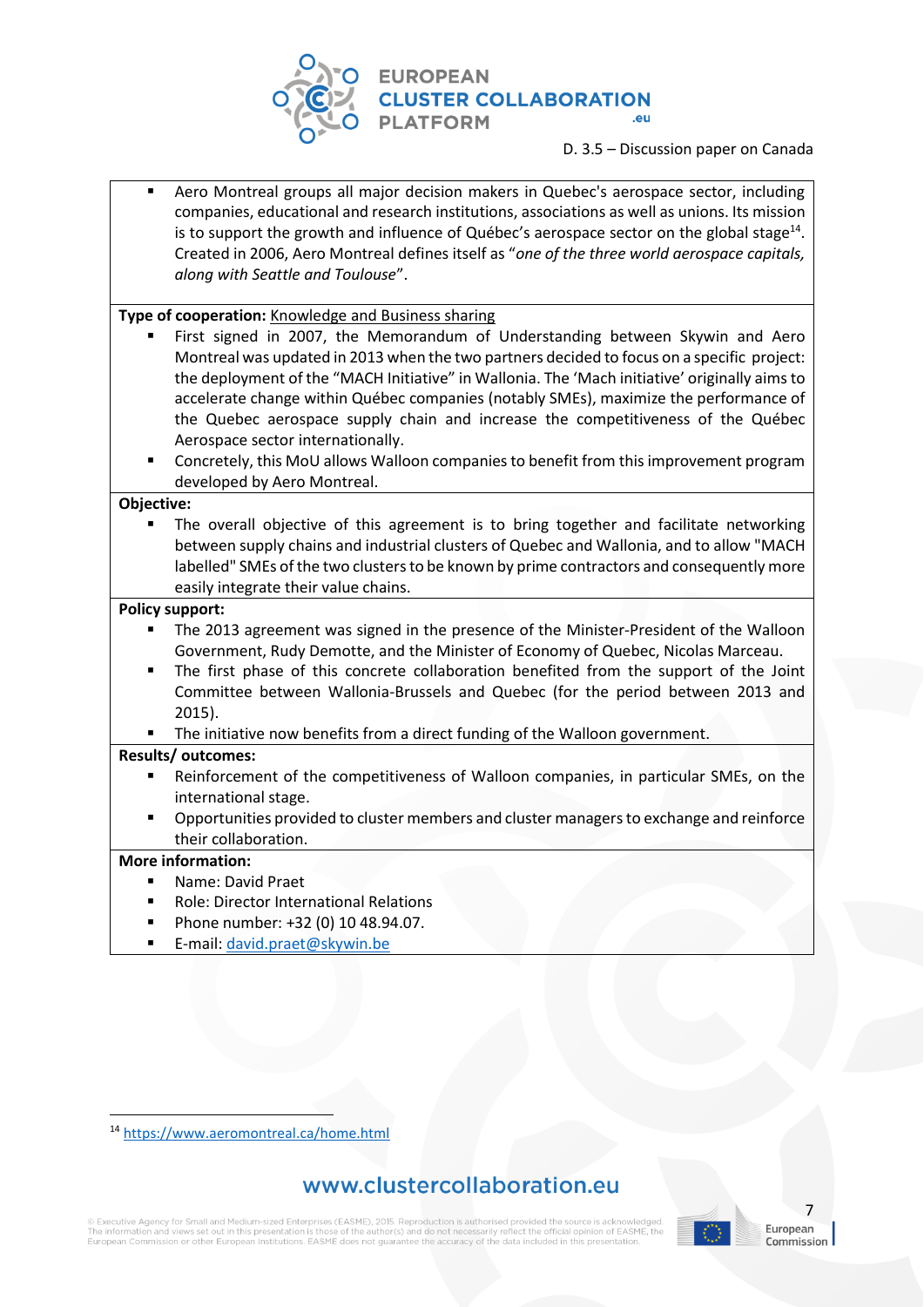

# <span id="page-7-0"></span>**3.2. Success story 2: Alsace BioValley and MEDTEQ**

| <b>Cooperation between Skywin and Aero Montreal</b>                                                                                                                                                                                                                                                                                                                                                                                                                                                                                                                                                                                                                                                                                                       |                                                                                                                                                                                                                                                                                                                                                                                                                                                                                                                        |  |  |  |
|-----------------------------------------------------------------------------------------------------------------------------------------------------------------------------------------------------------------------------------------------------------------------------------------------------------------------------------------------------------------------------------------------------------------------------------------------------------------------------------------------------------------------------------------------------------------------------------------------------------------------------------------------------------------------------------------------------------------------------------------------------------|------------------------------------------------------------------------------------------------------------------------------------------------------------------------------------------------------------------------------------------------------------------------------------------------------------------------------------------------------------------------------------------------------------------------------------------------------------------------------------------------------------------------|--|--|--|
| <b>Partners:</b>                                                                                                                                                                                                                                                                                                                                                                                                                                                                                                                                                                                                                                                                                                                                          |                                                                                                                                                                                                                                                                                                                                                                                                                                                                                                                        |  |  |  |
| BioValley,<br>Alsace<br>French<br>$\blacksquare$<br>a<br>competitiveness cluster dedicated to<br>therapeutic innovations (FR)<br>MEDTEQ, the Quebec Consortium for<br>Industrial Research and Innovation in<br><b>Medical Technology (CA)</b><br>Sectors and sub sectors concerned:                                                                                                                                                                                                                                                                                                                                                                                                                                                                       | Alsace<br>BioValley                                                                                                                                                                                                                                                                                                                                                                                                                                                                                                    |  |  |  |
| <b>Healthcare sector</b>                                                                                                                                                                                                                                                                                                                                                                                                                                                                                                                                                                                                                                                                                                                                  | FOR                                                                                                                                                                                                                                                                                                                                                                                                                                                                                                                    |  |  |  |
| Alsace BioValley was established in 2005 as part of the French government competitiveness<br>٠<br>cluster policy. Gathering 155 members (including 94 SMEs), Alsace BioValley gathers experts<br>who provide a range of specific services to Healthcare companies such as: funding assistance<br>for collaborative R&D projects, coaching to fundraising, partner identification,<br>customized relationship The cluster is particularly active on the international stage <sup>15</sup> .<br>Set up in 2012, MEDTEQ is one of nine consortia of research and innovation supported by<br>the Quebec Province. Its main mission is to accelerate the development of innovative<br>technological solutions to improve patients' health and quality of life. |                                                                                                                                                                                                                                                                                                                                                                                                                                                                                                                        |  |  |  |
| Type of cooperation: Set-up of bilateral projects and Business sharing <sup>16</sup><br>objectives:<br>$\circ$<br>$\circ$<br>regions.<br>$\circ$                                                                                                                                                                                                                                                                                                                                                                                                                                                                                                                                                                                                          | Signed in 2017, this partnership agreement will run until 2019. I will be centred around 3<br>Finance bilateral innovative healthcare projects, developed collaboratively by the<br>Quebec partners and the French partners in the Grand-Est Region.<br>Facilitate company exchange and startup projects in the healthcare field in both<br>Build a network of mentors who will use their expert skills in various specialist fields<br>to support and advise the development of the companies in each partner's local |  |  |  |
| area.<br>Objective:                                                                                                                                                                                                                                                                                                                                                                                                                                                                                                                                                                                                                                                                                                                                       |                                                                                                                                                                                                                                                                                                                                                                                                                                                                                                                        |  |  |  |
| cluster members.<br><b>Policy support:</b>                                                                                                                                                                                                                                                                                                                                                                                                                                                                                                                                                                                                                                                                                                                | The overall objective of this agreement is to reinforce the collaboration between Alsace<br>BioValley and MEDTEQ. It primarily aims to fund joint innovative projects between the                                                                                                                                                                                                                                                                                                                                      |  |  |  |

- This partnership agreement is supported by the Eurometropole of Strasbourg.
- The agreement was signed on 31 January 2017 during the MEDTEQ annual forum.

1

<sup>16</sup> [http://www.alsace-biovalley.com/wp-content/uploads/2014/04/CP\\_PARTENARIAT-MEDTEQ-QUEBEC\\_vSS](http://www.alsace-biovalley.com/wp-content/uploads/2014/04/CP_PARTENARIAT-MEDTEQ-QUEBEC_vSS-et-DC.pdf)[et-DC.pdf](http://www.alsace-biovalley.com/wp-content/uploads/2014/04/CP_PARTENARIAT-MEDTEQ-QUEBEC_vSS-et-DC.pdf) (in French)

# www.clustercollaboration.eu

 $\circledR$  Executive Agency for Small and Medium-sized Enterprises (EASME), 2015. Reproduction is authorised provided the source is acknowledged.<br>The information and views set out in this presentation is those of the author(s



8

<sup>15</sup> <http://www.alsace-biovalley.com/en/>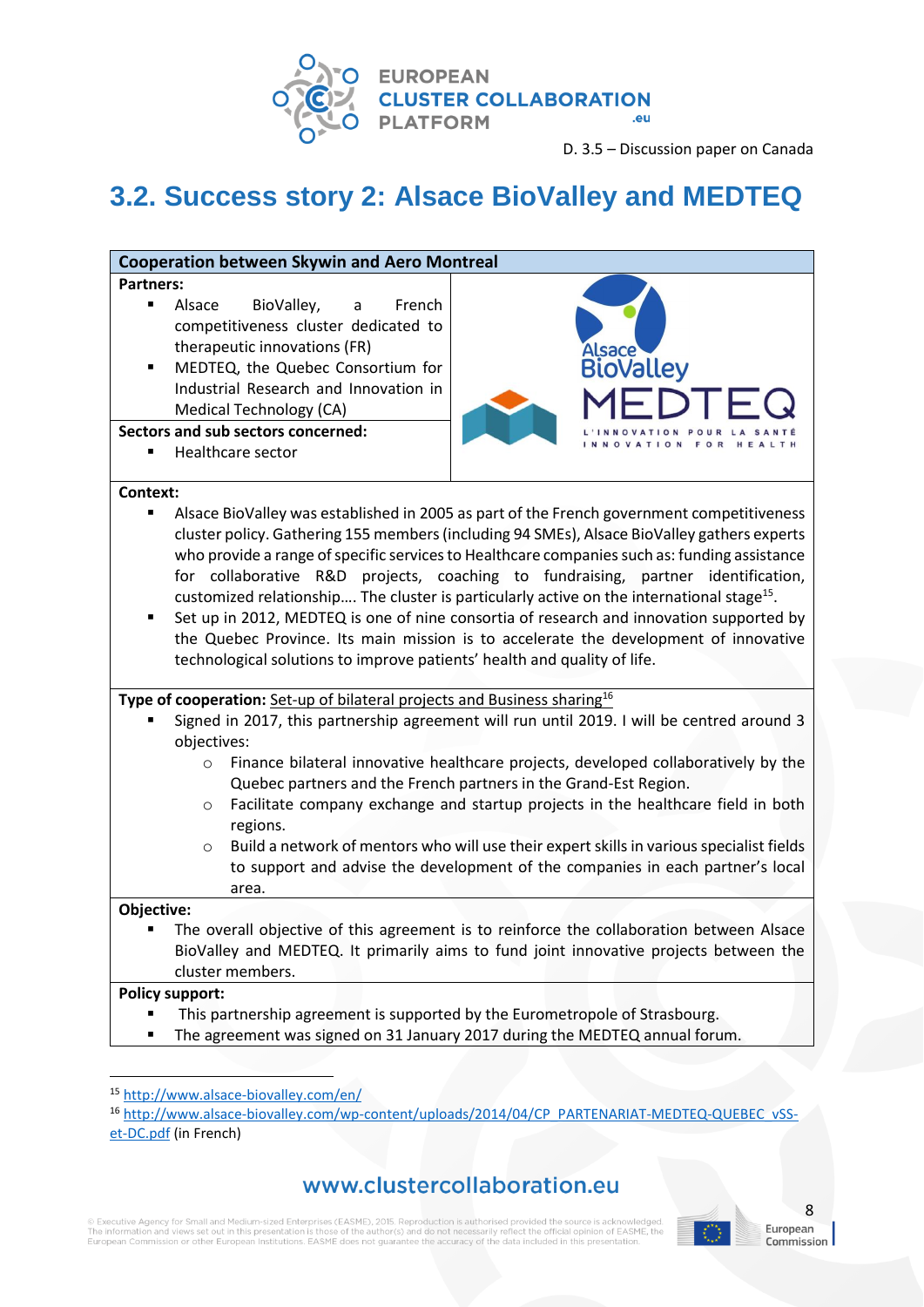

#### **Results/ outcomes:**

- Emergence of collaborative projects between the two cluster members and development of partnerships between them (in particular companies).
- Close support to companies to integrate the Quebec and French markets.

#### **More information:**

- Name: Agnes Legoll
- Role: In charge of International Relations
- Phone number: +33 (3) 90 40 5740
- E-mail: [agnes.legoll@alsace-biovalley.com](mailto:agnes.legoll@alsace-biovalley.com)

# <span id="page-8-0"></span>**4. Opportunities/potential for further EU-Canada cluster cooperation: thematic focus**

This section analyses the potential for cluster to cluster cooperation, with a specific focus on the highly innovative industry sectors that are at the core of the new Canadian innovation supercluster strategy<sup>17</sup>. As detailed in the preparatory briefing on Canada developed for the ECCP (which provides further information on why these specific thematic areas were chosen), the Canadian government has launched a call for proposal to establish 5 to 6 superclusters by March 2018. These superclusters will primarily focus on a list of highly innovative industry sectors that were pre-identified in terms their importance in the Canadian economy but also in terms of their economic prospects and their strengths relative to global opportunities.

As far as existing Canada-EU cluster cooperation is concerned, it is worth noting that Canada is part of the European Strategic Cluster Partnerships – Going International (ESCPs-4i)<sup>18</sup> target countries. ESCPs-4i are cluster partnerships across Member States that develop and implement a joint internationalization strategy and support SME internationalisation towards third countries beyond Europe<sup>19</sup>.

This section will focus on ESCPs-4i working in the highly innovative sectors identified in the preparatory briefing: advanced manufacturing, agri-food, clean technologies, clean resources, digital industries, health/biosciences, as well as infrastructure and transportation<sup>20</sup>. The following classification was

**.** 

### www.clustercollaboration.eu

© Executive Agency for Small and Medium-sized Enterprises (EASME), 2015. Reproduction is authorised provided the source is acknowledd The information and views set out in this presentation is those of the author(s) and do not necessarily reflect the official opinion of EASME, the<br>European Commission or other European Institutions. EASME does not guarante



9 European

<sup>17</sup> [https://www.canada.ca/en/innovation-science-economic-development/programs/small-business-financing](https://www.canada.ca/en/innovation-science-economic-development/programs/small-business-financing-growth/innovation-superclusters/funding-superclusters.html)[growth/innovation-superclusters/funding-superclusters.html](https://www.canada.ca/en/innovation-science-economic-development/programs/small-business-financing-growth/innovation-superclusters/funding-superclusters.html)

<sup>18</sup> EU COSME Programme

<sup>19</sup> ESCPs-4i [: https://www.clustercollaboration.eu/escp-list](https://www.clustercollaboration.eu/escp-list)

 $20$  Only established ESCP-4is are listed here : either in strand 1 (preparatory phase), and strand 2 (implementation phase)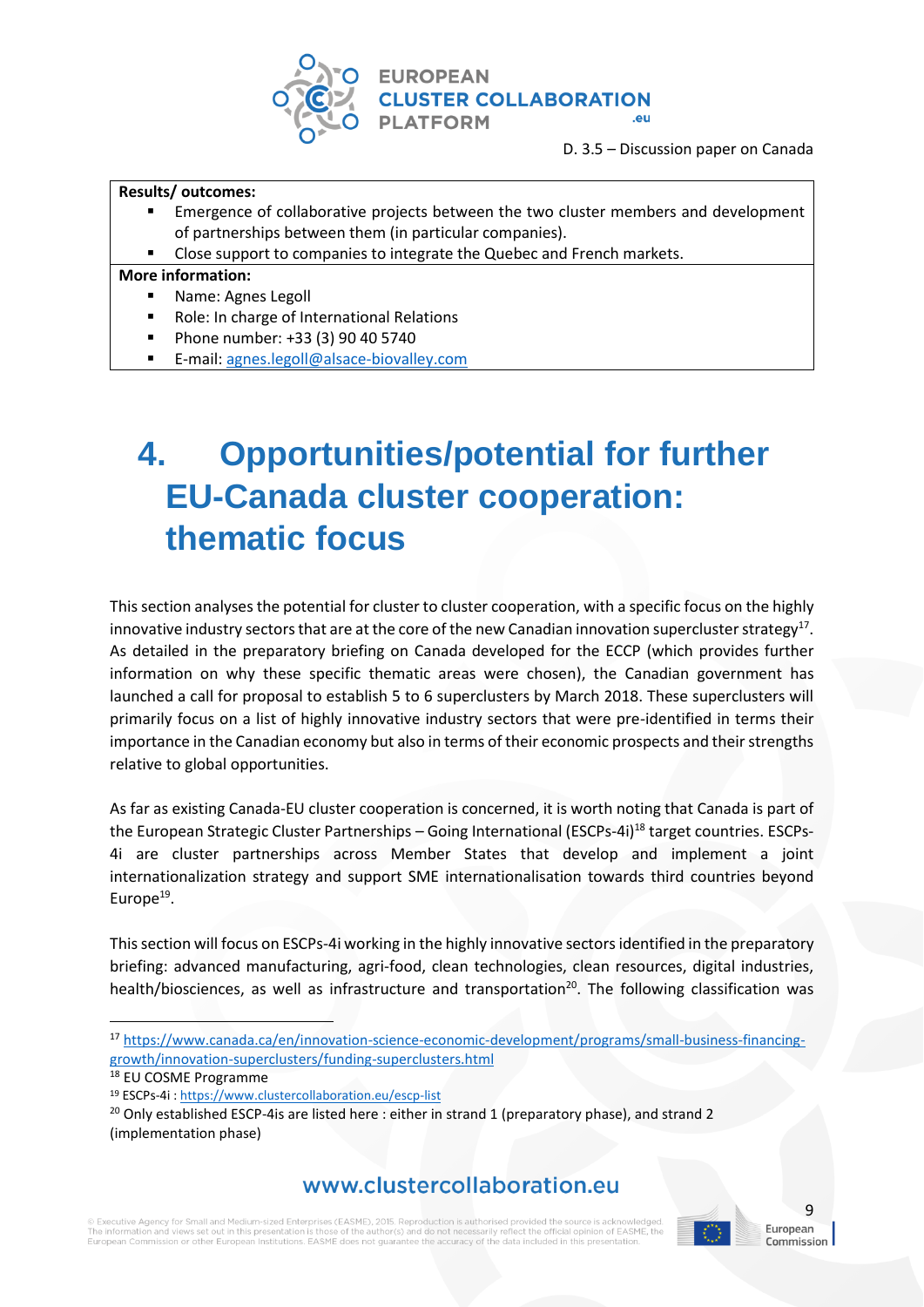

made to easily identify the ESCPs-4i involved in the highly innovative sectors defined by the Canadian government. However, there are examples of ESCPs-4i that could actually fit within several categories (e.g. the "Mobility Goes International" ESCP is presented in the transportation sector but could also fit in the digital industries section, as it targets the development of smart mobility solutions through the use of digital tools). $21$ 

- **Agri-food**
	- o **"New Frontiers in Food"**<sup>22</sup> the 4 European clusters members, Wagralim (B), Vitagora (F), Food valley(NL) and Valorial (F), that are active in the field of agricultural food industry sector, aim to develop a joint internationalisation strategy on specific target countries, including Canada;
	- o **"AdPack" 23 -** Future Materials and products for advanced smart packaging. The 5 European cluster members, Nanoprogress z.s. (CZ), Packbridge (SE), Plastiwin (BE) and InnovCluster (PT), decided to join their competences coming from interrelated sectors to focus on the advanced packaging emerging industry. Amongst their objectives, they intend to support the internationalisation of their SMEs in specific target countries via the development of a joint internationalisation strategy. Canada was identified as a target country.
- **Health/Bio-sciences**

1

- o **"bioXclusters plus" <sup>24</sup>** EACP on Personnalised Healthcare. The 4 European clusters, bioPmed / Bioindustry Park (IT), Biocat (ES), BioM Biotech Cluster Development GmbH (DE), Lyonbiopole (FR) intend to be "*the most competitive European meta-cluster initiative in personalised healthcare*" and also serve as a single entry point for global players in Europe. To this end, the consortium has developed an internationalisation strategy and aim to focus their activities on specific countries, including Canada.
- o **"LASER-GO"<sup>25</sup>** European Cluster Partnership in Photonics for Health. The 4 European cluster members, Optence e.V., Kompetenznetz Optische Technologien Hessen/Rheinland-Pfalz (AT), OPTICSVALLEY (FR), Human.technology Styria GmbH (AT) and LITEK (LT) have decided to focus on the application areas related to photonicsenabled technologies in health-related uses. They intend to develop collaborations with clusters from targeted third countries, including Canada. As part of this project, the Paris region high-tech cluster Opticsvalley visited Quebec in February 2017 to initiate further cooperation in the light of the strengthening cooperation between the EU and Canada. Both parties to carry on the discussions on future international cooperation<sup>26</sup>.

# www.clustercollaboration.eu

© Executive Agency for Small and Medium-sized Enterprises (EASME), 2015. Reproduction is authorised provided the source is acknowledged The information and views set out in this presentation is those of the author(s) and do not necessarily reflect the official opinion of EASME, the<br>European Commission or other European Institutions. EASME does not guarante



<sup>&</sup>lt;sup>21</sup> More information on the European Strategic Cluster Partnerships can be found in the dedicated section on the European Cluster Collaboration Platform[: https://www.clustercollaboration.eu/eu-cluster-partnerships](https://www.clustercollaboration.eu/eu-cluster-partnerships) <sup>22</sup> <https://www.clustercollaboration.eu/escp-profiles/new-frontier-food>

<sup>23</sup> <https://www.clustercollaboration.eu/escp-profiles/adpack>

<sup>24</sup> [https://www.clustercollaboration.eu/escp-profiles/bioxclusters%20](https://www.clustercollaboration.eu/escp-profiles/bioxclusters)

<sup>25</sup> <https://www.clustercollaboration.eu/escp-profiles/laser-go>

<sup>26</sup> <https://www.clustercollaboration.eu/profile-articles/laser-go-towards-partnership-north-america>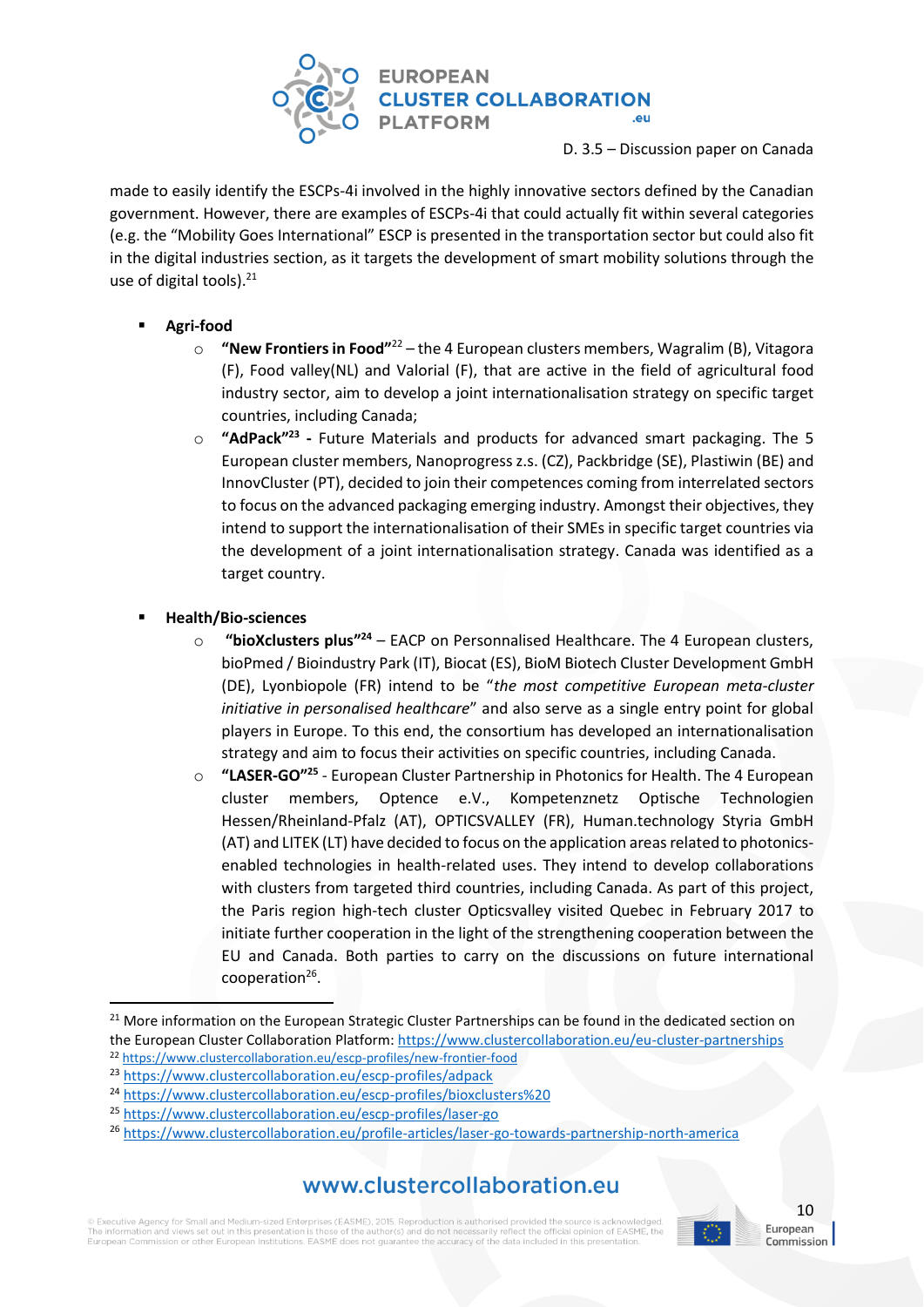

#### ▪ **Clean technologies and clean resources**

o **"REINA PLUS"** - Renewable Energy Internationalisation ESCP project for European SMEs. The 4 EU clusters, Oekoenergie-Cluster (AT), the Basque Energy cluster (ES), Oy Merinova Ab (FL), and EnergyIN - the Competitiveness and Technology Cluster for Energy (PT), have developed a joint European strategic vision with a global perspective and have also designed an internationalisation strategy. In particular, they aim to support and reinforce the internationalization of European SMEs in selected renewable energy markets, with North America identified as a new potential market.

#### ▪ **Transportation and infrastructure**

o **"ABROAD"**<sup>27</sup> **–** the European Aerospace Cluster Partnership (EACP<sup>28</sup>), the network of European aerospace clusters, has the ambition to insert European SMEs in international value chains by supporting the fostering of new international businesses or the emergence of international R&T cooperations. The partnership groups together 11 partners: Aerospace Cluster Auvergne-Rhône-Alpes (FR), Eskisehir Chamber of Industry (TR), HEGAN - Basque Aerospace Cluster (ES), Hamburg Aviation e.V. (DE), Niedersachsen Aviation (DE), AERA - Asociacion aeronautic aragonesa (ES), and Aerospace Valley (FR).

The partnership aims to develop a cluster-level frame of collaborations with 6 international target regions, including Canada. Cooperation will be developed at the cluster organisation level but also at the level of the cluster members (in particular SMEs). To that end, trade missions and Businesses to Businesses meetings will be organised.

- $\circ$  "MobiGoIn"<sup>29</sup> Mobility Goes International. This partnership gathers 4 European clusters: Baden Württemberg: Connected e.V. (DE), MOV'EO (FR), Fondazione Torino Wireless (IT), Media Evolution Southern Sweden (SE). The overall objective is to allow the development of sustainable, smart and safe mobility in metropolitan areas through the implementation of solutions and systems for intelligent and cooperative transport, intermodal and sustainable mobility for the citizens, and sustainable urban freight logistics. Specific countries have been identified for their international activities, with Canada as one of the main target markets.
- o **"SPACE2ID"<sup>30</sup> -** Space Clusters International Industrial Diversification. This project originated from the belief of European space clusters that space data and technologies can provide a major added value and provide efficient solutions in sectors such as mobility, energy, logistics, creative industries and agriculture. The main objective of SPACE2ID is to create a sustainable partnership between European Space Clusters and

1

### www.clustercollaboration.eu

© Executive Agency for Small and Medium-sized Enterprises (EASME), 2015. Reproduction is authorised provided the source is acknowledd The information and views set out in this presentation is those of the author(s) and do not necessarily reflect the official opinion of EASME, the<br>European Commission or other European Institutions. EASME does not guarante



<sup>27</sup> <https://www.clustercollaboration.eu/escp-profiles/abroad>

<sup>28</sup> <http://www.eacp-aero.eu/index.php?id=4>

<sup>29</sup> <https://www.clustercollaboration.eu/escp-profiles/mobigoln>

<sup>30</sup> <https://www.clustercollaboration.eu/escp-profiles/space2aid>